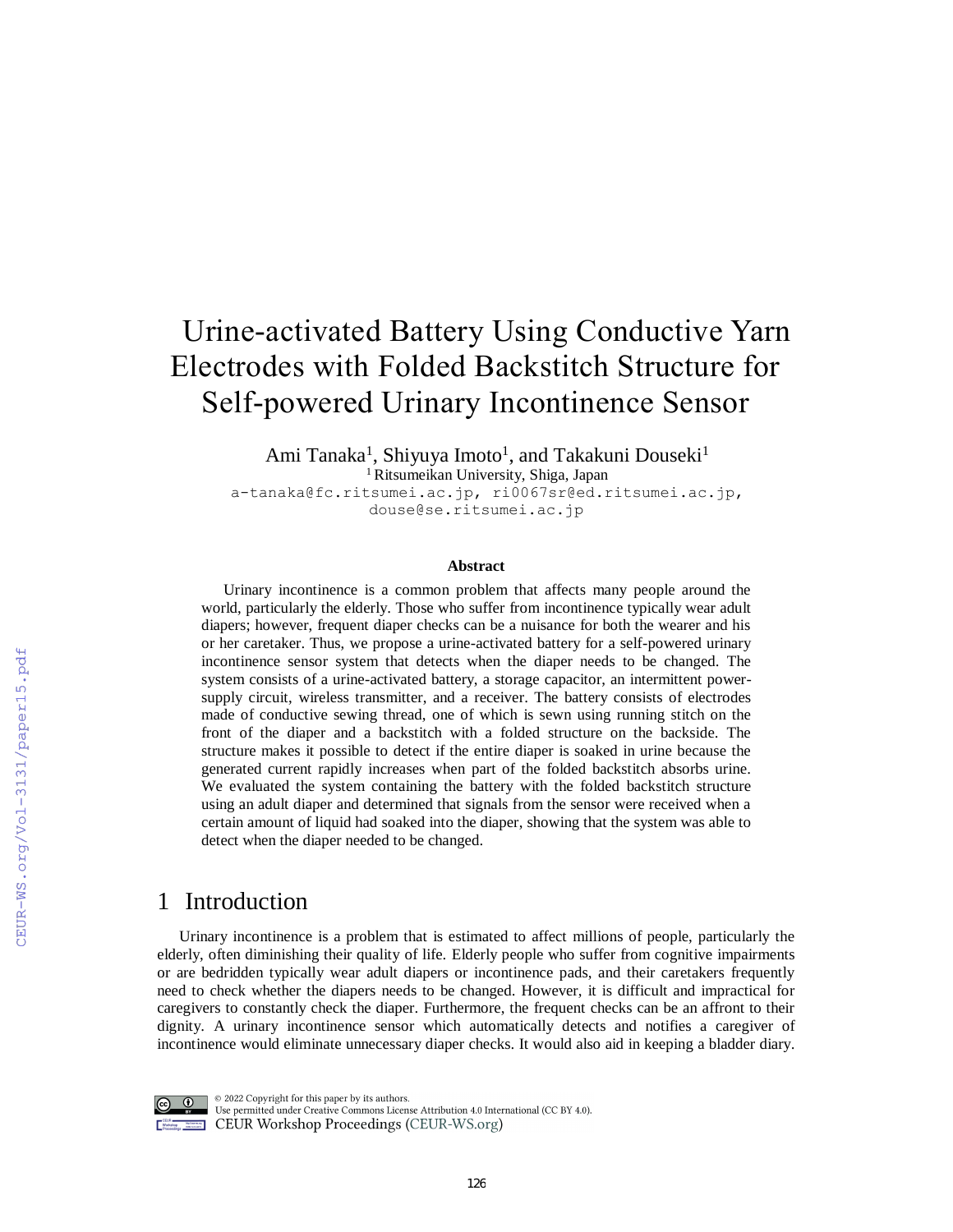In addition, using a diaper which has high water absorption makes it possible to reduce time to change the diaper since the diaper can absorb a few urinatiom. M. A. S. Tajin et al. developed a passive RFID-based diaper moisture sensor [1] which is able to detect if a diaper is wet. However, the sensor does not detect when the diaper needs to be changed because even a small amount of urine in the diaper.

We previously developed a self-powered wireless urinary incontinence sensor system with a urine-activated battery [2] [3] [4]. In addition to the battery, the system also consists of a storage capacitor, an intermittent-power-supply circuit, a wireless transmitter, and a receiver. The sensor system, which comprises activated carbon and aluminum electrodes, transmits wireless signals intermittently in accordance with the amount of urine in the diaper. It detects the amount of urine in the diaper and determines when it needs to be changed from the intervals between received sensing signals [5] [6]. However, an activated carbon electrode can break easily, so we propose a urineactivated battery made of conductive sewing thread electrodes, one of which is sewn using running stitch on the front of the diaper and the other using backstitch with a folded structure for the backside. The battery makes it possible to detect when the diaper needs to be changed.

### 2 Proposed Urine-activated Battery

The urine-activated battery (Fig. 1) comprises a piece of cotton cloth sewn with two types of conductive sewing thread used as electrodes. The battery is 520 mm  $\times$  20 mm in size. The Al thread (anode) is sewn in a straight line using running stitch. The Ag cathode is sewn using two types of stitches and has a folded structure 80 mm long at the end of the battery. 440 mm of the electrode is sewn in a straight line using running stitch and the rest is sewn using backstitch and folded five times. When the folded part of the backstitch absorbs urine, the current generated by the battery rapidly increases, making it possible to detect if the diaper is soaked to the edge.

Figure 2 shows the relationship between the generated current and the absorption distance of the urine-activated battery. A colored saline was used for the measurements instead of urine. The characteristics of a battery sewn using only running stitch and without folded structure are shown in the dotted line for comparison. This graph shows that as the absorption distance of the battery increases, the generated current also increases. In addition, the generated current of the battery with the folded backstitch structure was larger than that without when the absorption distance of the battery was 450 mm. This is because the folded stitch absorbed enough saline.

Figure 3 shows the charging voltage characteristics of the urine-activated battery when the absorption distance was 450 mm. The proposed battery reached a voltage of 0.6 V faster than the battery without the folded backstitch structure.



**Figure 1:** Photograph of urine-activated battery using conductive sewing thread electrodes with folded backstitch structure.



**Figure 2:** Relationship between generated current and absorption distance of urine-activated battery.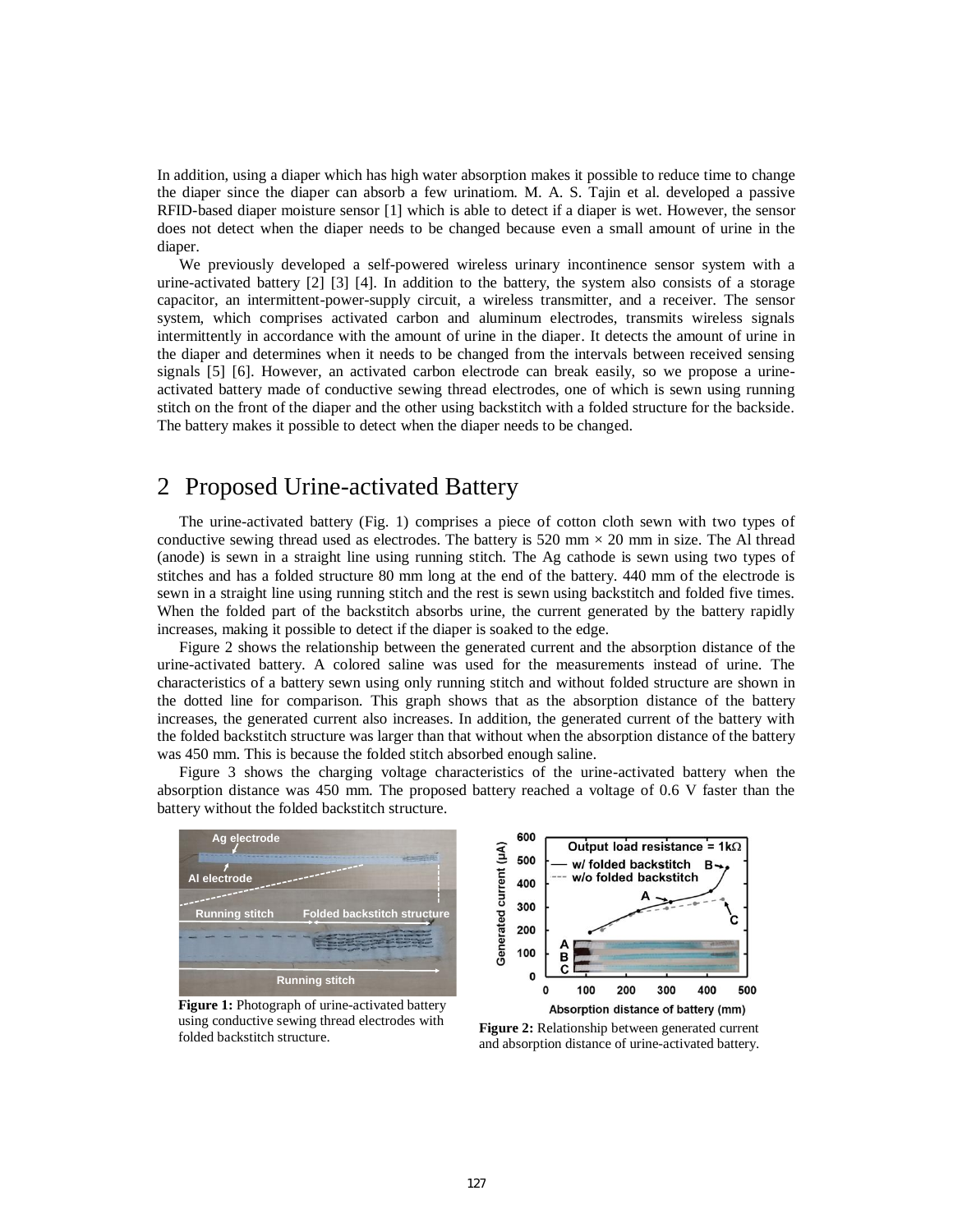

**Figure 3:** Measured charging voltage characteristics of urine-activated battery.

# 3 Self-powered Urinary Incontinence Sensor System with Proposed Battery

Figure 4 shows a block diagram of our self-powered urinary incontinence sensor system consisting of a urine-activated battery, a storage capacitor, an intermittent-power-supply circuit, a wireless transmitter comprising a BLE beacon, and a receiver. When the urine-activated battery absorbs urine, the transmitter sends wireless signals intermittently in accordance with the current generated by the urine-activated battery.

Figure 5 shows a cross section and a photograph of the diaper-shaped urine-activated battery containing conductive sewing thread electrodes with a folded backstitch structure between a sheet of absorbent material and a sheet of waterproof material from an adult diaper.

Figure 6 shows a photograph of the fabricated sensor board which is 45 mm  $\times$  25 mm  $\times$  6 mm (LWH) in size.



**Figure 4:** Block diagram of self-powered urinary incontinence sensor system.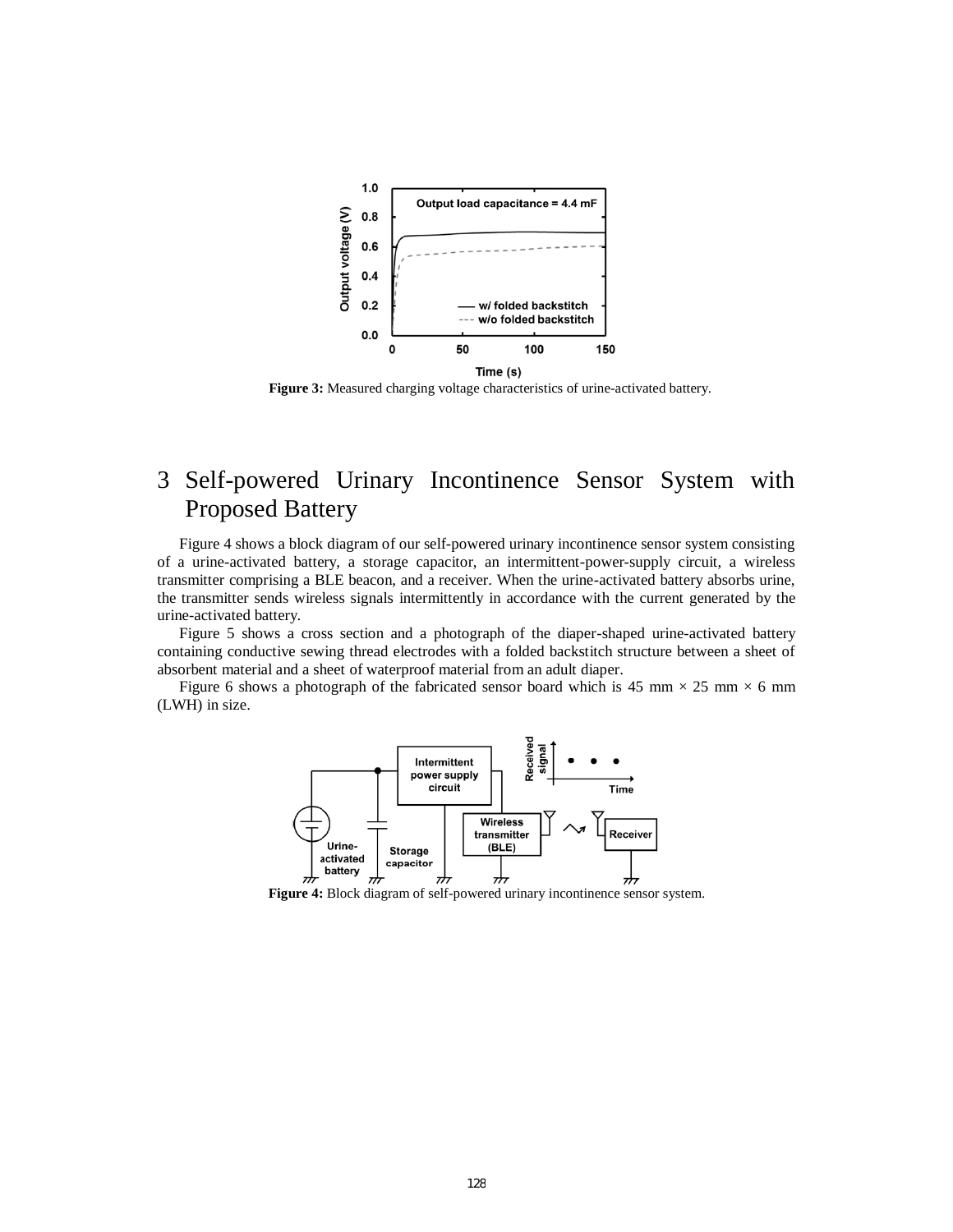



**Figure 6:** Photograph of fabricated sensor board.

**Figure 5:** Diaper-shaped urine-activated battery using conductive sewing thread electrodes with folded backstitch structure. (a) Cross section. (b) Photograph of battery viewed from bottom.

# 4 Experiment

Figure 7 shows the fabricated self-powered urinary incontinence sensor system [6] [7] which can detect when the diaper needs to be changed. The system consists of a wireless sensor and a smartphone as a receiver. The sensor comprises the diaper-shaped urine-activated battery and the sensor board.



**Figure 7:** Photograph of self-powered urinary incontinence sensor system.

Figure 8 shows the relationship between the absorption distance of the battery and the total amount of saline in the diaper. For measurements, the battery was put on a board with an inclination of 10 degrees to make the saline flow toward the backside. The graph shows that as the total amount of saline in the diaper increases, the total absorption distance of the battery also increases. When the total amount of saline in the diaper was 600 ml, almost all of the battery was soaked with saline. In addition, the absorption distance of the folded backstitch part gradually increased when the total amount of saline was 300 ml. Given the relationship between the generated current and the absorption distance of the urine-activated battery (see Fig. 2), the absorption distance of the battery was over 400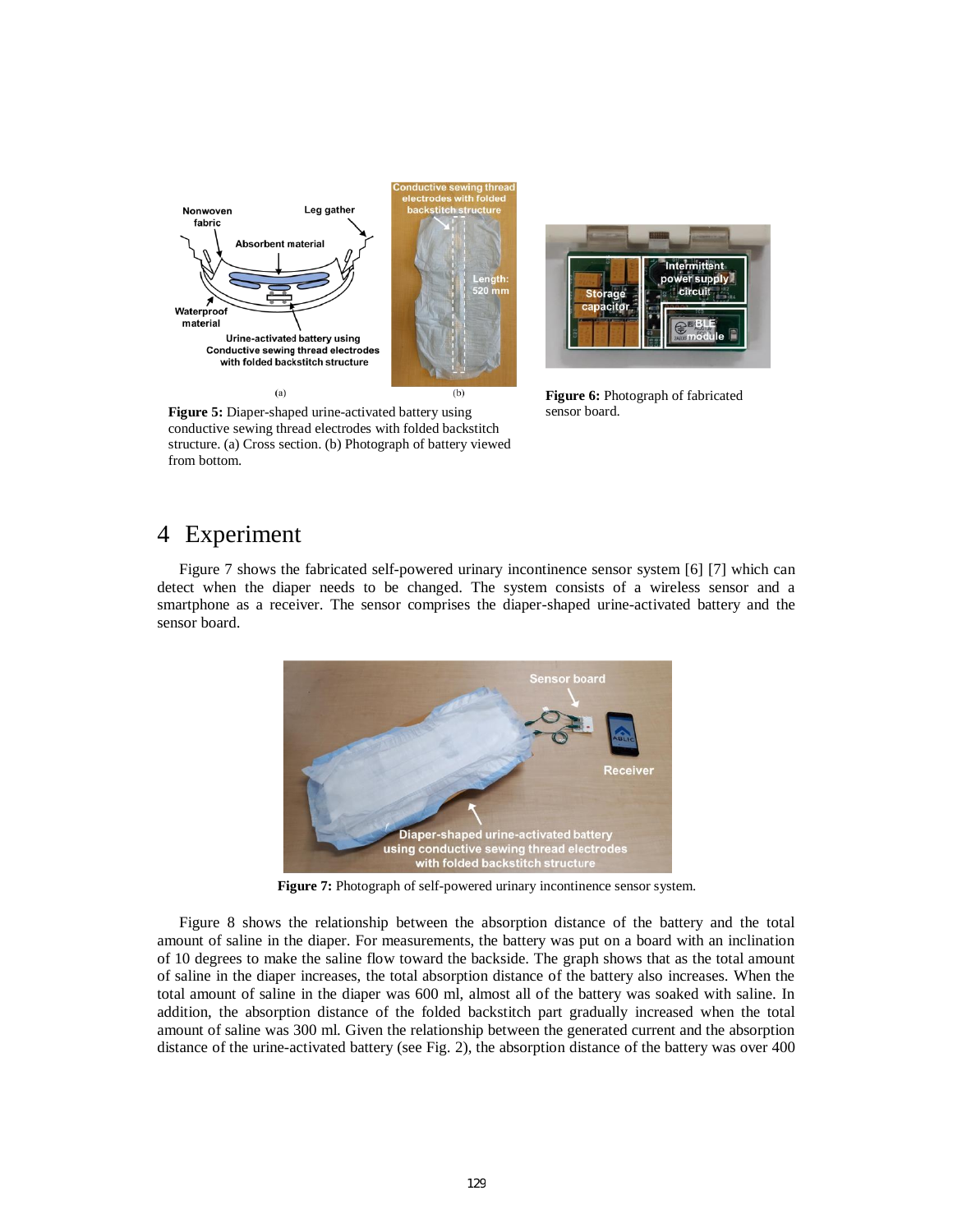mm when the generated current rapidly increased, so the intervals between the received sensing signals decreased substantially when the battery absorbed over 400 ml.

To verify the effectiveness of our system including the proposed battery, the characteristics of received sensing signals were measured (Fig. 9) by pouring 300 ml of saline onto the diaper-shaped urine-activated battery twice at least 10 minutes apart. When the saline was poured the first time, a sensing signal was received only once after 71 seconds. However, when saline was poured the second time, the total amount of saline in the diaper was 600 ml, and five sensing signals were received times within 10 minutes. This shows that the system with proposed the urine-activated battery was able to receive the sensing signals and detect when the diaper needed to be changed.



**Figure 8:** Relationship between absorption distance of battery and total amount of saline in diaper.

## 5 Conclusion

We developed a urine-activated battery using conductive sewing thread electrodes with a folded backstitch structure. The current generated by the battery rapidly increases when the folded backstitch part absorbs urine, so the battery can be embedded in an adult diaper to detect if the diaper has been soaked to the edge. By implementing the battery in our self-powered urinary incontinence sensor system, the system can determine from the received sensing signals if the diaper needs to be changed. We evaluated the effectiveness of our system including the proposed battery in an adult diaper. The results showed that only one sensing signal was received when the total amount of saline in the diaper was 300 ml, while five signals were received when the diaper absorbed 600 ml. Thus, our system with the battery was able to detect when the diaper needed to be changed.

# References

- [1] M. A. S. Tajin, W. M. Mongan and K. R. Dandekar, "Passive RFID-Based Diaper Moisture Sensor," in *IEEE Sensors Journal*, IEEE, 2021, pp. 1665-1673.
- [2] A. Tanaka, F. Utsunomiya and T. Douseki, "A Wireless Self-Powered Urinary Incontinence Sensor System," in *SICE Journal of Control, Measurement, and System Integration*, vol. 5(No.1), SICE, 2012, pp. 008-012.